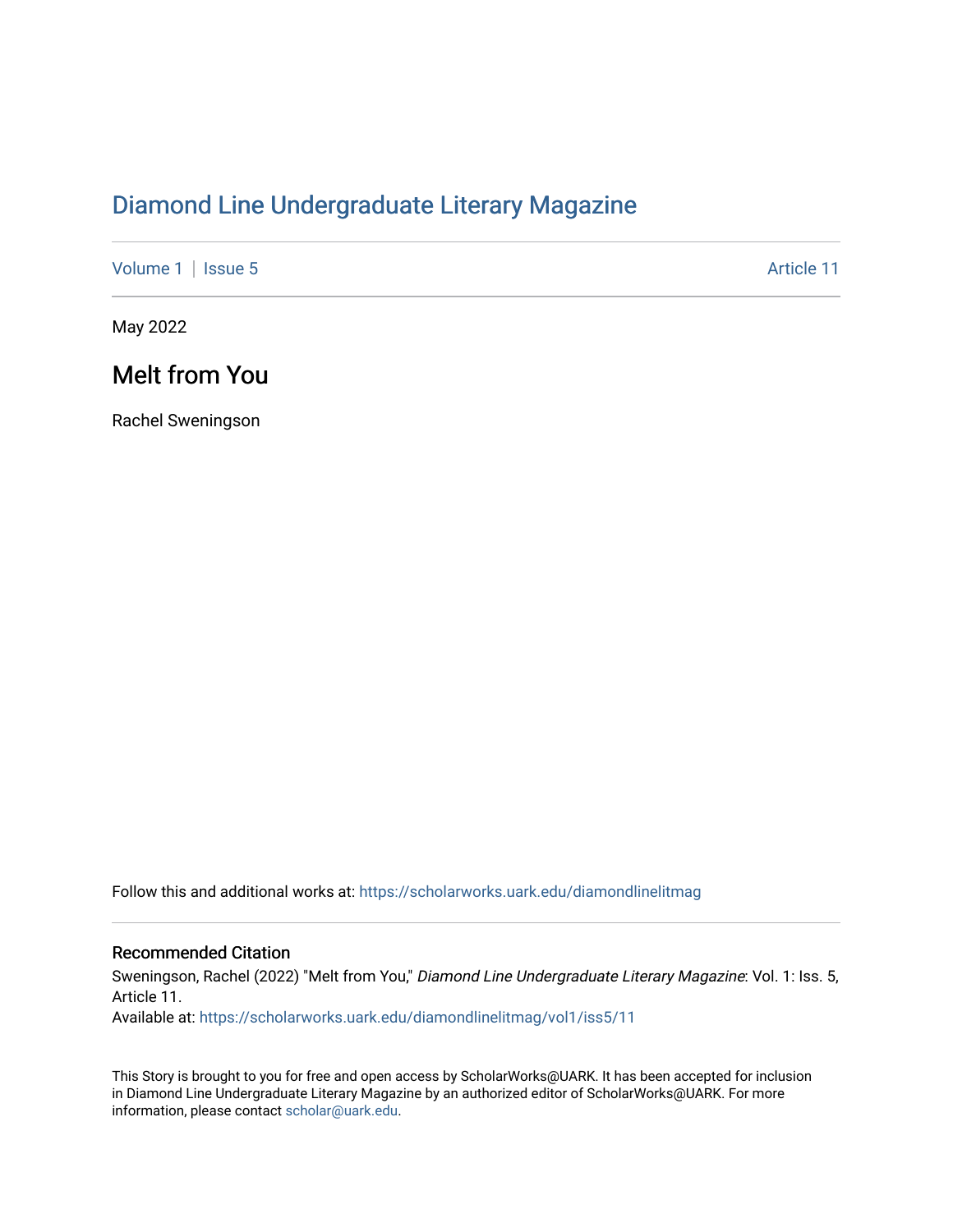

Leanna held my hand as we walked. Most of the time, she eschewed lingering contact—to risk mixing even the oily residue of our fingerprints. She was independent like that. Proud of her untouched appearance, the projection that no one had access to her. It made me wonder why she had bothered staying with me as long as she did.

"Do you want the ring?" I asked. I felt the way our hands were warming up, melding together, but she did not pull away.

Leanna eyed the box in my back pocket. "I shouldn't. It's much too pretty for me to take." Nothing was too pretty for her. "I understand."

We made it to my car. Our hands were syrupy now. My callouses were catching on her palm, and her finger pads covered the back of my knuckles. She let go, and our skin pulled away in waxy strings. I flexed my hand until it coagulated back into shape, a shade lighter than before.

"See you around?" Leanna asked, holding up her mottled hand in a wave.

The lights of my apartment flickered. There was no whir of air conditioning or blare of television, which meant that my roommate, Daniel, was doing homework. I turned off the light switches as I saw them, stumbling across the blackened living room and through the hallway until I pushed open the kitchen door. All our small bowls were strewn about in a frenzy, holding different herbs and spices. The fridge doors were ajar while pots steamed, and the oven vent roared.

"How did it go, man?" Daniel asked.

I held out the box in answer.

He let out a long, reedy whistle of sympathy.

"Do you mind if I destroy this with your equipment? I promise I won't let anything stick to the bottom." The ring was made out of the good stuff. It wouldn't fuse to human skin even if it melted.

Daniel laughed. "Equipment? I'm a culinary student. Use as much as you need."

His face shined with perspiration, and the sweat ran grooves down his face. A jade roller came out of his pocket, and Daniel drew it across his face, resettling the skin in an even layer though it made his face strained and tacky like stretched taffy. Daniel never gave his skin time to fill itself in. One chunk of his arm would bubble up, and he had to roll it all out immediately.

Leanna never had taffy skin. Not even in hidden places. Where I stuck to her, Leanna knew the perfect ways to slim her flesh and let it grow in without a passerby knowing the wiser. I flexed my hand again. My discoloration and misshapen skin told a story I found pride in, but